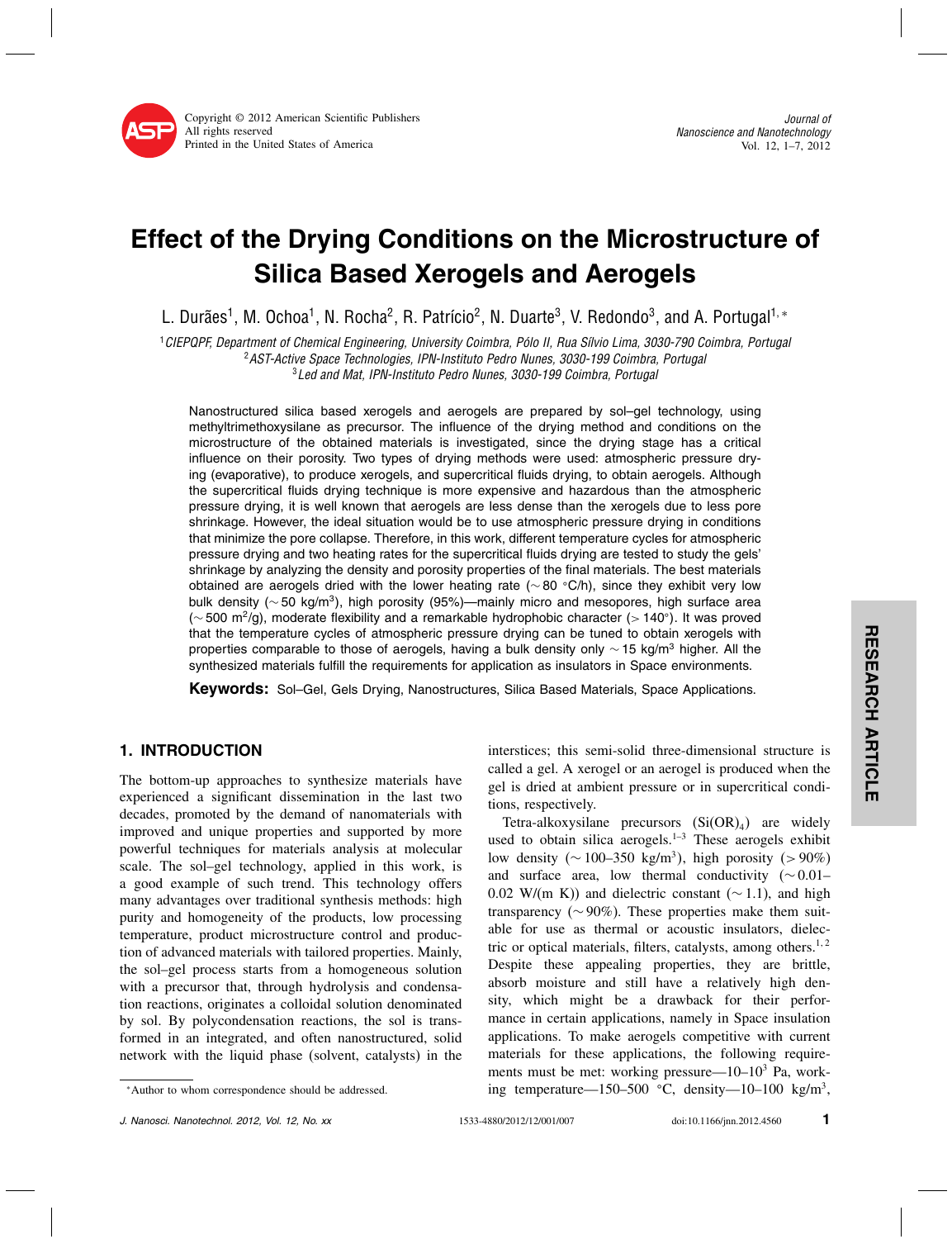thermal conductivity—3–16 mW/(m K) and moderate flexibility. As far as insulation of electrical/electronic devices is concerned, the material must be hydrophobic.

Examples of relevant applications of aerogels in Space are: thermal and structural insulators for re-entry and Mars vehicles, spacecraft devices and cryogenic tanks; coatings for solar panels; semi-flexible coatings for cables, Printed Circuit Boards and Multi Layer Insulation Blankets in spacesuits and spacecrafts; collection of Space debris; acoustic insulators for spacecrafts and the International Space Station; windows and optical instruments.4

Using methyltrimethoxysilane (MTMS) precursor in a two-step acid-base catalyzed sol–gel chemistry, as proposed by Rao, Bhagat, Nadargi and co-workers, $2.5-7$  the produced silica based xerogels and aerogels can fulfill the targets for Space applications. In trialkoxysilanes, one alkoxy group of  $Si(OR)<sub>4</sub>$  is replaced by a derivative group, for example  $CH<sub>3</sub>$  in MTMS. In this case, the methyl group does not suffer hydrolysis and remains in the gel structure after the condensation and polycondensation reactions (Fig. 1). The presence of methyl groups within the structure increases its degree of disorder and number of voids when compared to the structures obtained from tetraalkoxysilane precursors. This feature leads to an increase in porosity and consequently a reduction in density and an increase in flexibility. These methyl groups also provide high hydrophobicity to the final materials.

The key property to tailorable xerogels and aerogels for Space insulation applications is the porosity, since a high porous structure is a necessary requirement to achieve very low density and thermal conductivity. The porosity is

Hydrolysis reaction:



Condensation reaction:







Fig. 1. Hydrolysis, condensation and polycondensation reactions of MTMS to give a polysilsesquioxane.

largely controlled by the drying technique. Although silica based xerogels and aerogels obtained from MTMS both have very low density, very high surface area and porosity, the xerogels are typically less porous and denser than aerogels. Also the drying conditions have an important effect in the porosity of the final materials and their optimization is needed to obtain materials tailored to the application.

In this work, silica based xerogels and aerogels were obtained by sol–gel technology with MTMS precursor, following the experimental procedures described by other authors<sup>2,5</sup> and also used in earlier works. $8-10$  The implemented drying methods were atmospheric pressure drying (APD), to produce the xerogels, and supercritical fluids drying (SFD), to obtain the aerogels. Besides the drying method, the drying conditions were varied—three different temperature cycles were used in APD and two heating rates were tested in SFD—in order to evaluate the conditions that minimize the gels' shrinkage. Some works were found in the literature concerning the optimization of SFD parameters, including the heating rate, $11-13$  but not for the case of aerogels synthesized from MTMS.

In spite of the SFD technique being known as the more effective drying method to obtain highly porous materials, it has got the disadvantages of being costly and more complex to implement than the APD. Therefore, the modification of the APD temperature cycles was done to investigate the viability for obtaining xerogels with properties close to those of aerogels, i.e., to find the conditions that minimize the pore collapse in the evaporative process.

# 2. EXPERIMENTAL DETAILS

Silica based xerogels and aerogels were prepared following the sol–gel procedures described by Rao, Bhaghat and co-workers<sup>2,5</sup> and previously used by the authors, $8-10$ but making some variations on the drying conditions. MTMS (CH<sub>3</sub>Si(OCH<sub>3</sub>)<sub>3</sub>, 98%, Aldrich), methanol (CH<sub>3</sub>OH, 99.8%, Riedel-de Haën), oxalic acid (C<sub>2</sub>H<sub>2</sub>O<sub>4</sub>, 99%, Fluka) and ammonium hydroxide (NH<sub>4</sub>OH,  $25\%$  in water, Fluka) were used as precursor, solvent, acid catalyst and basic catalyst, respectively. The acid and basic catalysts were used in the form of aqueous solutions, in order to provide the water equivalents needed for the hydrolysis reaction (Fig. 1) and to control de catalysts concentrations.

A two-step acid-base catalyzed sol–gel process was applied for the synthesis of the gels. Initially, the precursor was mixed with the solvent and then the acid oxalic solution (0.01 M) was added to promote the hydrolysis reaction. After 24 h, the ammonium hydroxide solution (10 M) was joined, drop by drop, rising the pH of the solution. The alkaline conditions enhance the combination of the silanol species formed in the hydrolysis. Thus the condensation reactions occur at a faster rate, forming a sol and, some hours later ( $∼ 6$  h), a gel. The hydrolysis and condensation reactions were carried out at a controlled

2 J. Nanosci. Nanotechnol. 12, 1–7, 2012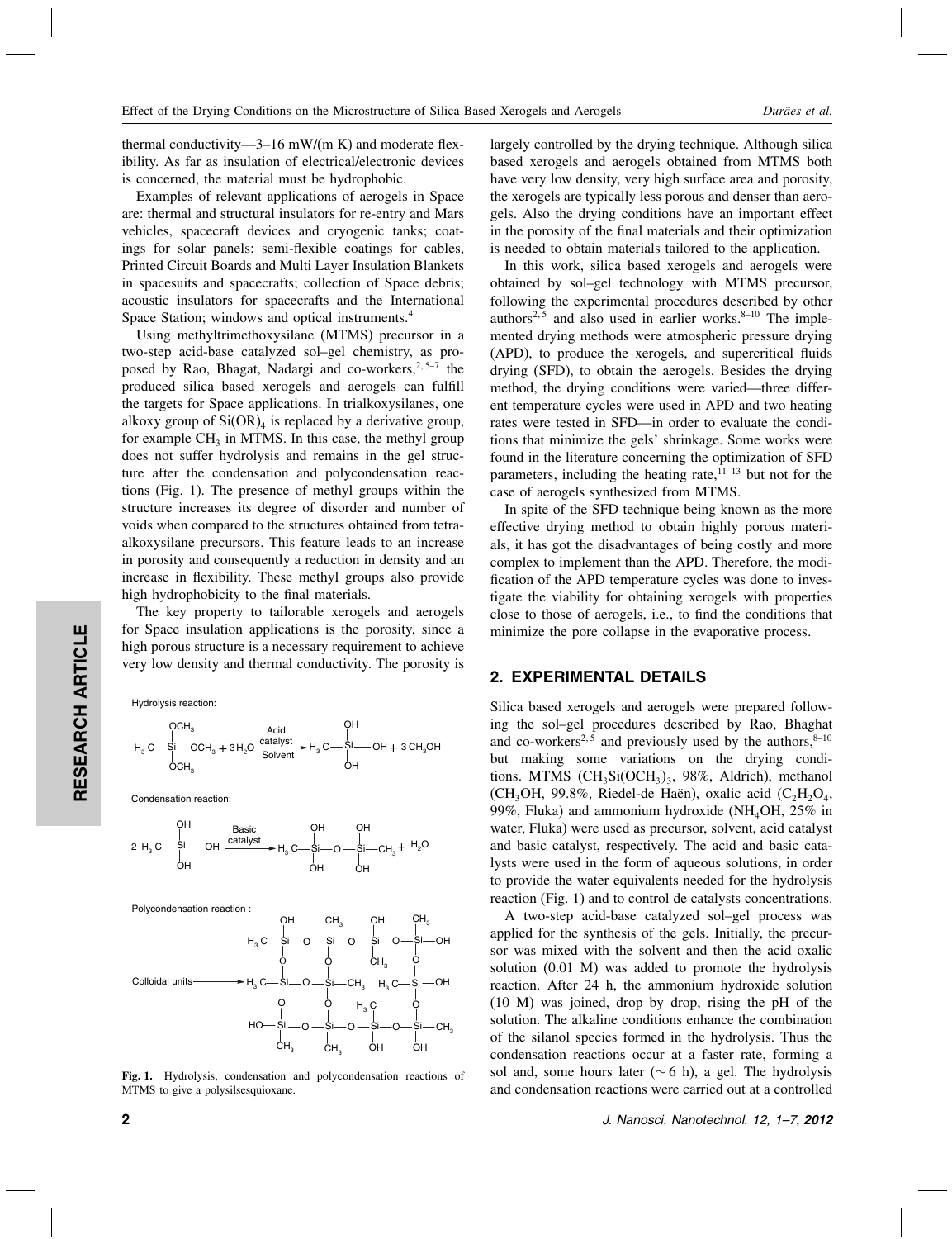temperature of  $25 \text{ °C}$  until the completion of the addition of the basic catalyst solution. Thereafter, the gelation process occurred in a oven at a controlled temperature of 27 °C. The used molar ratios of MTMS:solvent:acidic water:basic water were 1:35:4:4. To improve the cohesion of the solid three-dimensional network, the gel was maintained at  $27$  °C during 2 days-aging period. Further condensation reactions, and also syneresis and crosslink coarsening processes occur during this period.<sup>3, 14</sup> The molar ratios and aging period applied in this work were found to be the optimal values in earlier works<sup>2,5-8</sup> for improved properties of monolithicity, density, porosity and flexibility.

Finally, the prepared gels were dried by Ambient Pressure Drying (APD) or by Supercritical Fluids Drying (SFD) to produce xerogels and aerogels, respectively. In APD, the gels were placed in a ventilated oven, at atmospheric pressure, and submitted to several temperature cycles, as presented in Table I. To implement SFC, the gels were placed in an autoclave where the temperature was increased causing an increase in the pressure. When the critical point of the methanol solvent ( $T_c = 239.4$  °C and  $P_c = 8.09 \text{ MPa}$ <sup>1</sup> was exceeded, the pressure was relieved at constant temperature ( $\sim$  250 °C). Two heating rates were tested for the increase of the autoclave temperature: 360 °C/h and 80 °C/h (Table I). The  $P-T$  paths of APD and SFD processes are illustrated in Figure 2.

The temperature cycles used for Xero-a sample were the same as implemented in earlier works.<sup>5, 8–10</sup> The selection of 170  $\degree$ C for the last temperature step of APD in the new conditions (samples Xero-b and Xero-c) was based on the dilatometry results of the Xero-a—see Figure 3, since a contraction region above  $\sim$  180 °C was detected. Therefore, temperatures above this value were avoided to minimize shrinkage. In SFD, the higher heating rate was already used earlier $8,9$  and the testing of a lower heating rate was decided considering the results of Rao, Pajonk and colaborators.<sup>7,11-13</sup> These authors studied the influence of this parameter in the monolithicity of silica aerogels synthesized from tetramethoxysilane (TMOS) and tetraethoxysilane (TEOS). They concluded that the best results are achieved with an intermediate heating rate. This allows a good compromise between stresses caused by pressure gradients, which increase with the heating rate,



| Drying method | Drying conditions                                           | Sample ID<br>Xero-a |  |
|---------------|-------------------------------------------------------------|---------------------|--|
| <b>APD</b>    | 60 °C (24 h) + 100 °C (1 h) +<br>150 °C (1 h) +200 °C (1 h) |                     |  |
| <b>APD</b>    | 60 °C (24 h) + 100 °C (1 h) +                               | Xero-b              |  |
| <b>APD</b>    | 170 °C $(2 h)$<br>60 °C (24 h) + 100 °C (1 h) +             | Xero-c              |  |
|               | 170 °C $(1 h)$                                              |                     |  |
| <b>SFD</b>    | Heating rate: 360 °C/h                                      | Aero-a              |  |
| <b>SFD</b>    | Heating rate: 80 °C/h                                       | Aero-b              |  |

120 vapor-liquid line 100 SFD Critical **APD** 80 Point P(bar) 60 L 40 20 G  $\mathbf 0$ 100 200 300  $\overline{0}$  $T(^{\circ}C)$ 

Fig. 2. P–T paths of APD and SFD techniques: examples for Xero-a and Aero-b samples.

and the time that the gel remains at high temperatures, which decreases with increasing heating rates.

Physical, chemical, structural and thermal characterization was performed on the obtained xerogels and aerogels. The applied techniques included:

(i) FTIR spectroscopy (FT/IR-4200, Jasco), to study the chemical structure;

(ii) elemental analysis (EA 1108 CHNS-O, Fisons Inst.), to obtain the C, H, N and O elemental composition;

(iii) contact angle technique (OCA 20, Dataphysics), to evaluate the hydrophobicity;

(iv) weight and volume measurements, to calculate the apparent density;

(v) He picnometry (Accupyc 1330, Micromeritics), to measure the real (skeleton) density;

(vi)  $N_2$  gas adsorption (ASAP 2000, Micromeritics), to obtain the surface area and the pore size distribution;

(vii) scanning electron microscopy—SEM (JMS-5310; JOEL), to observe the microstructure;

(viii) DSC/TG (PL-STA 1500 H, Rheometric Scientific), to study the thermal behavior and stability;



Fig. 3. Dilatometry curve for Xero-a.

J. Nanosci. Nanotechnol. 12, 1–7, 2012 3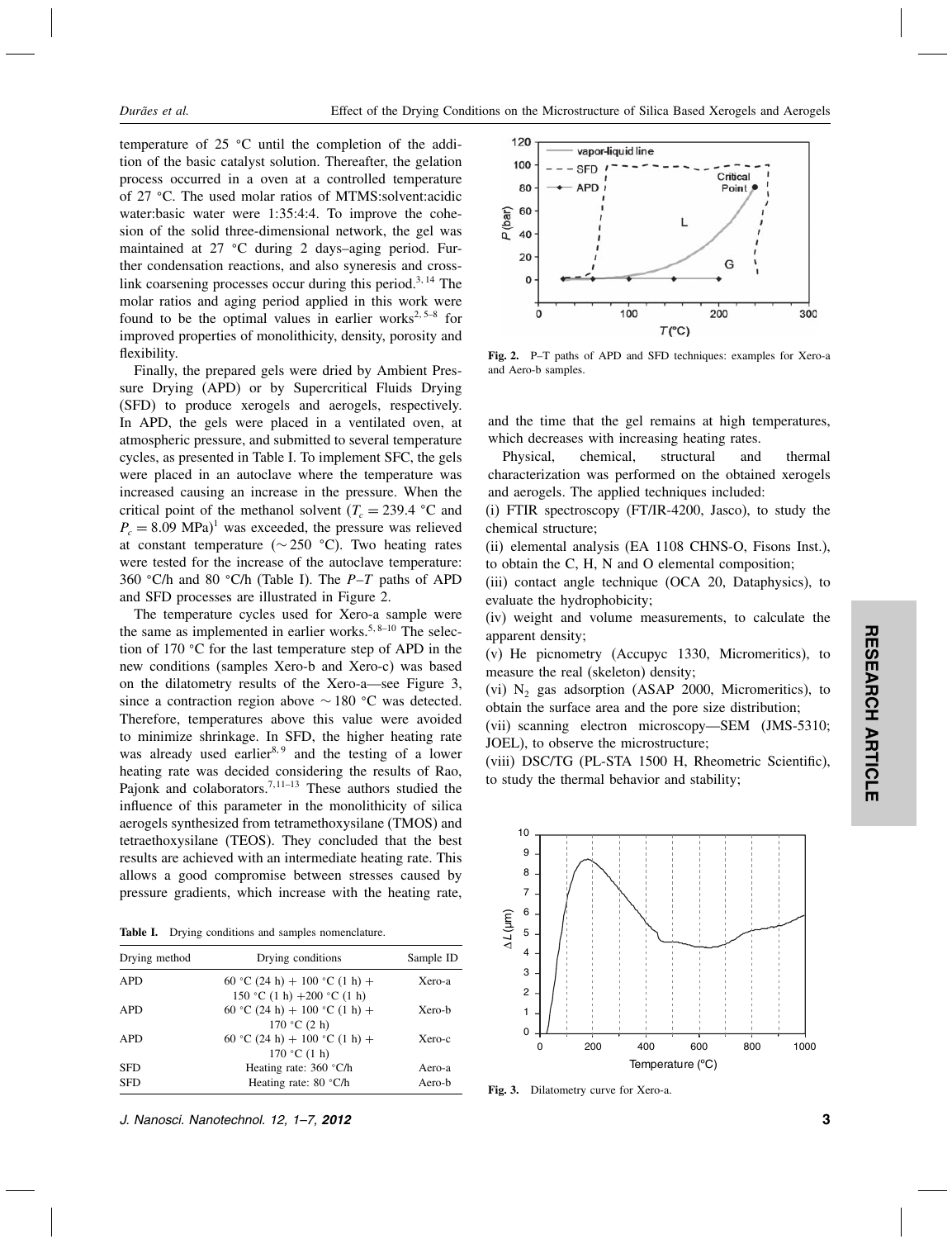(ix) dilatometry (Differential Dilatometer 402 ED, NET-ZSCH), to evaluate the expansion and contraction of the materials as a function of temperature.

### 3. RESULTS AND DISCUSSION

All the obtained materials were flexible monoliths with the shape of the test tubes, as shown in Figure 4.

During the addition of the basic catalyst solution basic step of the synthesis, a sharp pH increase (from  $\sim$  2.5 up to  $\sim$  9.5) was observed with the addition of the first two drops ( $\sim$  0.1 cm<sup>3</sup>); then, the pH increased slowly towards its final value (pH  $\sim$  11)—Figure 5. It was observed that more intense condensation started with the beginning of the basic catalyst addition since the solution became slightly cloudy, proving that a strong effect was achieved with a tiny amount of catalyst. Thus, the alkaline medium favors the condensation reactions, fact in agreement with the literature.<sup>3, 14</sup>

The FTIR spectra obtained for all the synthesized xerogels and aerogels were similar, showing that the chemical structure of the materials is independent of the drying method and conditions. Typical FTIR results for the xerogels and aerogels are presented in Figure 6. The assignment of the peaks was based on data for similar systems.15 The observed vibration bands confirm the expected chemical structure for these materials (see also Fig. 1): a predominant inorganic network based on Si–O–Si bonds



Fig. 4. Photograph showing the typical appearance of the synthesized monoliths of xerogels and aerogels.



Fig. 5. Record of the pH evolution during the basic step of the syntheses.



Fig. 6. Typical FTIR spectra for the prepared silica based xerogels and aerogels (v–stretching vibration; d–bending vibration; s–symmetric; as– asymmetric).

(silica), with a methyl group per Si (hybrid materials) and –OH terminal groups at the network ends.

The elemental analysis results and the contact angle values obtained for all the synthesized materials are summarized in Table II. The theoretical elemental ratios calculated for complete condensation hypothesis, neglecting the OH groups at the structure ends, are 1Si:1C:3H:1.5O and 41.8Si:17.9C:4.5H:35.8O in molar and wt% base, respectively. For the case of no condensation of one OH group of the silanol (monomer), these ratios are 1Si:1C:4H:2O and 36.9Si:15.8C:5.3H:42.0O. The theoretical and experimental values of wt% C are the most adequate to be compared in order to evaluate the extent of the condensation/polycondensation reactions, since the values of wt% H and wt% O are significantly and cumulatively affected by several factors, such as:

(i) residues of solvent and catalysts in the samples;

(ii) the OH terminal groups of the solid network were not considered in the calculus;

(iii) the temperature used in the elemental analysis furnace  $(1060 \degree C)$  is not enough to break the Si–O bonds.

The first point is corroborated by the no null experimental values found for the wt% N ( $\sim$  0.3–0.4), which are surely due to basic catalyst residues. The second item is an unavoidable limitation resulting from not knowing the number of OH groups at the structure ends. The item (iii) is the reason for the excessively low experimental values of wt% O  $(2.6-3.5)$  found for all the samples.

The experimental values of  $wt\%$  C are in better agreement with the theoretical hypothesis of complete condensation (Table II) that leads to a wt% C of 17.9.

Table II. Elemental analysis results for C, H, O and N and contact angle values for the synthesized xerogels and aerogels.

|        |        |       |       |       | Sample wt% $C^{(a)}$ wt% $H^{(a)}$ wt% $O^{(a)}$ wt% $N^{(a)}$ Contact angle (°) |
|--------|--------|-------|-------|-------|----------------------------------------------------------------------------------|
| Xero-a | 19.145 | 4.992 | 2.956 | 0.426 | $136.3 \pm 4.6$                                                                  |
| Xero-b | 18481  | 5.341 | 2.653 | 0.326 | $147.5 \pm 4.5$                                                                  |
| Xero-c | 18.811 | 5.121 | 2.679 | 0.433 | $140.5 \pm 11.3$                                                                 |
| Aero-a | 19.212 | 5.094 | 3.101 | 0.388 | $138.7 \pm 10.8$                                                                 |
| Aero-b | 19.602 | 5.122 | 3.467 | 0.362 | $146.6 \pm 3.0$                                                                  |

*Note*: <sup>(a)</sup> The wt% errors associated with the measurements are  $\pm 0.43$ ,  $\pm 0.20$ ,  $\pm 0.15$ and ±0.25 and for C, H, O and N, respectively.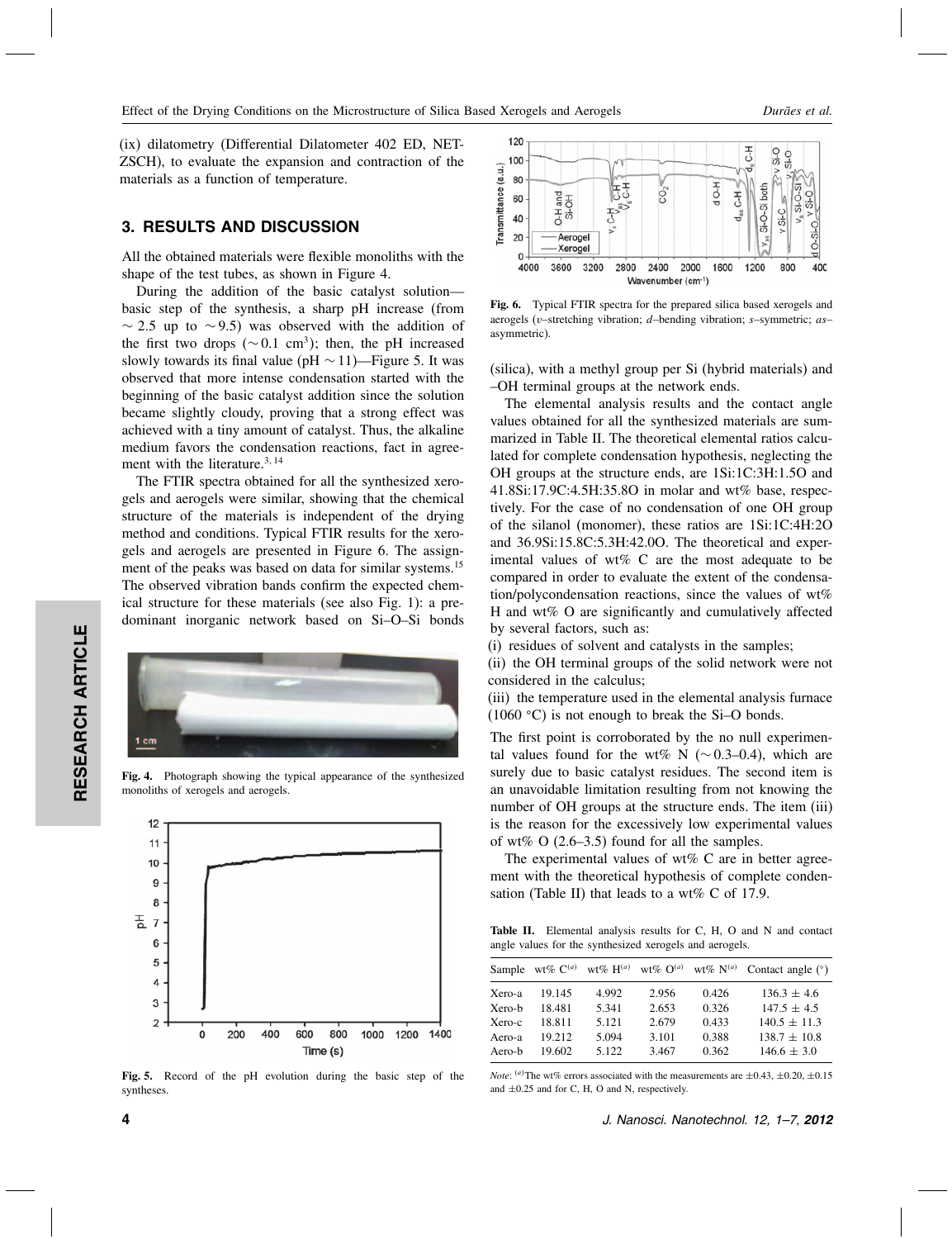The obtained contact angles do not show significant differences between the samples (Table II), what was expected since the wt% C values do not also vary much. A contact angle of  $\sim 140^{\circ}$ , as was obtained, is characteristic of highly hydrophobic materials.

The already discussed results show that the chemical structure of the produced materials is quite independent of the drying method. Then the physical features of the xerogels and aerogels will be analyzed.

Table III presents the bulk and skeleton densities and the porosity estimated considering these values, for all the produced materials. The materials with lower bulk density are the aerogels dried with a heating rate of 80 °C/h and the xerogels dried with 170  $\degree$ C (1 h) in the last temperature step, being the best aerogels less dense than xerogels, as expected. Thus, the SFD appears to be the most suitable technique when materials of tight porosity specifications are required, although it is more expensive and hazardous than the APD. However, when the APD cycles are properly adjusted, the final materials can have a bulk density very close to that of aerogels, in this case only  $\sim$  15 kg/m<sup>3</sup> higher. The differences observed in the skeleton density values may be due to different amounts of closed pores and/or lightweight impurities. These variations naturally affect the porosity estimates that could be more sensitive to the bulk density if the former were absent.

The specific surface areas and the average pore sizes of the synthesized materials were obtained using the nitrogen adsorption/desorption isotherms (Fig. 7) and considering the BET and BJH models, respectively, and are presented in Table III. It can be observed that the surface area of xerogels is very high— $\sim$  400 m<sup>2</sup>/g, but the surface area of Aero-b is even higher— $\sim$  500 m<sup>2</sup>/g. Aero-a sample has a lower surface area, what can be explained by its significantly higher bulk density. The surface area values of the xerogels and aerogels are globally in agreement with their bulk density and porosity values. The very high surface area exhibited by these materials make them also suitable for surface-dependent applications.

The synthesized materials have an average pore size of  $33-44$  Å (Table III) that is included in the size interval of mesopores, but it is close to the boundary between micropores and mesopores (20 Å). In fact, the obtained adsorption/desorption isotherms show typical

Table III. Bulk and skeleton densities, porosities, surface areas and pore sizes of the synthesized materials.

| Sample | Bulk<br>density<br>$(kg/m^3)$ | Skeleton<br>density<br>$(kg/m^3)$ | Porosity<br>(%) | <b>BET</b> surface<br>area<br>$(m^2/g)$ | BJH<br>desorption<br>pore size $(A)$ |
|--------|-------------------------------|-----------------------------------|-----------------|-----------------------------------------|--------------------------------------|
| Xero-a | $78.4 \pm 10.5$               | 1133.6                            | 93.1            | $426.5 \pm 10.6$                        | 36                                   |
| Xero-b | $78.9 \pm 10.7$               | 1284.4                            | 93.9            | $437.4 \pm 9.2$                         | 38                                   |
| Xero-c | $70.1 \pm 3.1$                | 1112.5                            | 93.7            | $416.7 \pm 10.9$                        | 33                                   |
| Aero-a | $97.2 \pm 19.7$               | 1183.6                            | 91.8            | $232.0 \pm 5.4$                         | 37                                   |
| Aero-b | $53.6 \pm 6.1$                | 1154.5                            | 95.4            | $512.4 \pm 11.0$                        | 44                                   |
|        |                               |                                   |                 |                                         |                                      |

J. Nanosci. Nanotechnol. 12, 1–7, 2012 5



Fig. 7. Nitrogen adsorption/desorption isotherms of the synthesized xerogels and aerogels. The upper branch of each curve corresponds to the desorption stage.

profiles of mesoporous materials (type IV isotherms)— Figure 7, although the pore size distribution curves— Figure 8—show also an increment of pore volume for pore sizes below 20 Å (it should be noted that the nitrogen gas adsorption technique only allows the quantification of pores down to  $\sim$  15 Å). Therefore, it can be concluded that the synthesized materials have a significant volume of either micropores and mesopores, thus being microporous and mesoporous materials. Consistently with the bulk density results, the registered adsorbed and pore volumes (Figs. 7 and 8) for Aero-b are the highest and the contrary occurs for Aero-a.

SEM images for the studied materials are presented in Figure 9. Similar cloudy and diffuse structures, with very small interlinked units (much smaller than  $1 \mu m$ ), are observed for all the produced materials. In general, the structural patterns are very ramified, which is consistent with the low bulk density and the presence of a large



Fig. 8. Pore size distributions obtained by nitrogen desorption for all the produced samples.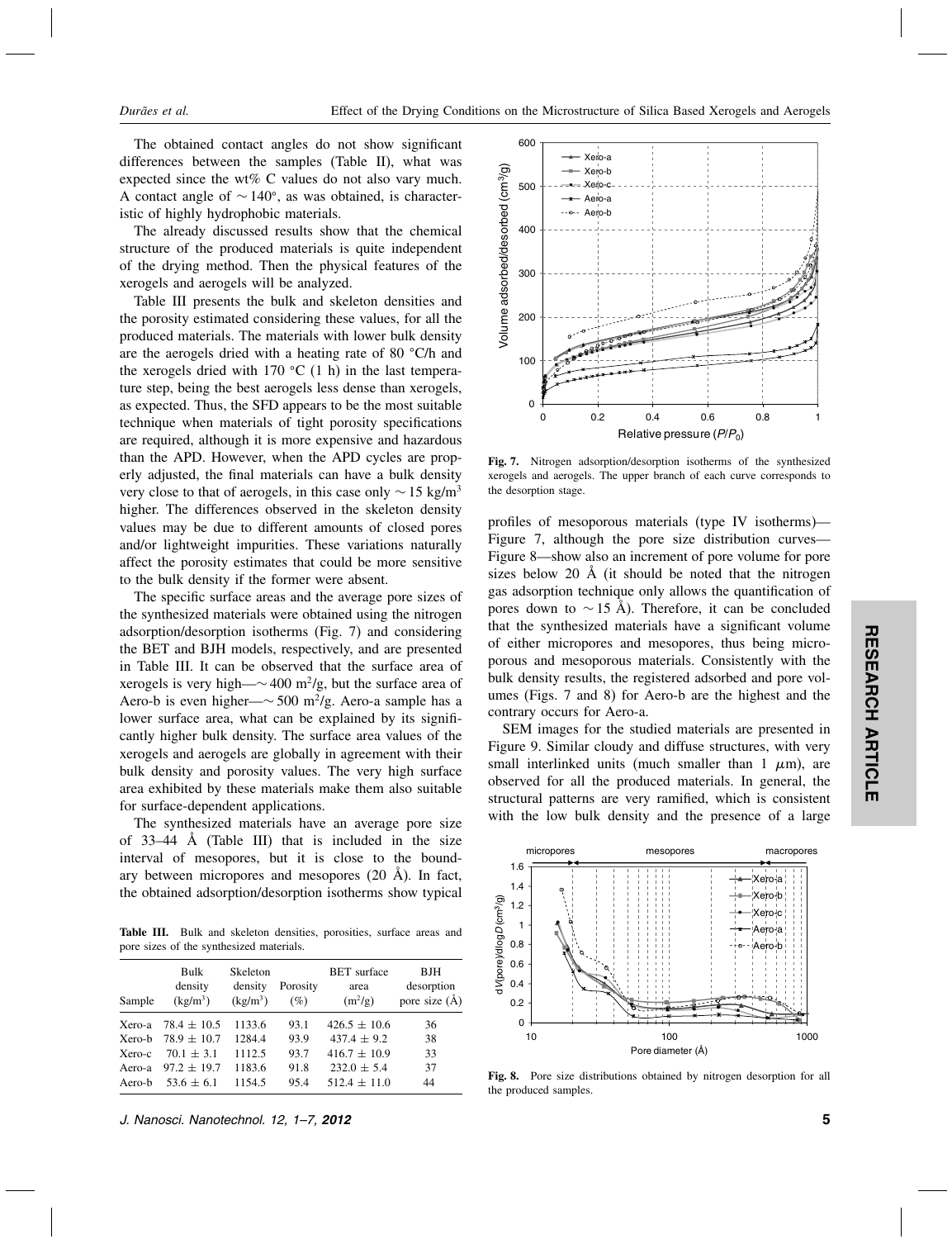Effect of the Drying Conditions on the Microstructure of Silica Based Xerogels and Aerogels *Durães et al.*



Fig. 9. SEM micrographs of the synthesized materials.

amount of pores in the materials. As expected, denser materials show more closed patterns (see, for example, Aero-a). The materials with lower bulk density—Xero-c and Aero-b—have large holes in their structures (macropores). The effect observed in an earlier work $9$  (where the acid catalyst solution concentration was 0.001 M) of larger interlinked units for evaporative drying is only slightly observed with the current conditions for Xero-c.

A SEM micrograph of Aero-b with higher magnification can be observed in Figure 10. It is noticeable that the interlinked structural units have a nanometric size. In addition, besides the pores of micrometric size already observed in the lower magnification micrograph, pores much smaller than 1  $\mu$ m are visible in Figure 10 between the interlinked units, which are certainly the micro and mesopores detected by the nitrogen gas adsorption technique.

In Figure 11, a typical result of the thermal analysis of the xerogels and aerogels is presented. The materials do not suffer any thermal changes up to 300 °C and preserve their integrity up to  $\sim 800$  °C. The first weight loss

(∼2.5%) starts at ∼300 °C and is due to the reaction and release of residual organic compounds<sup>5</sup> (ex.: catalysts) or/and to the loss of some OH terminals. This small loss is an exothermic phenomenon, corresponding to the small and wide hump in the DSC curve between 300 and 450 °C. The next two sharp and intense exothermic peaks, with maxima at 540  $\degree$ C and 625  $\degree$ C are due to the methyl groups oxidation.5 <sup>16</sup> Thus, the thermal stability of Si–C bonds is preserved up to  $\sim$  500 °C, where the first of these two peaks begins. The two step oxidation of methyl groups is accompanied by a weight loss of approximately 10%. This phenomenon develops in two stages, since it was used a  $N<sub>2</sub>$  atmosphere for the analysis and, consequently, the CH<sub>3</sub> oxidation was only accomplished by the residual oxygen inside the system. The material becomes hydrophilic as a result of the Si–C bond oxidation into Si–OH, being the OH group responsible for the adsorption of water.<sup>5, 16</sup>

Finally, upon a preliminary test at low pressures, it was concluded that the synthesized materials remain unchanged after being exposed to high vacuum (1 Pa).



Fig. 10. SEM micrograph of Aero-b with higher magnification.



Fig. 11. Typical TG and DSC curves obtained in a nitrogen atmosphere (heating rate—10  $°C/min$ ) for the synthesized materials.

6 J. Nanosci. Nanotechnol. 12, 1–7, 2012